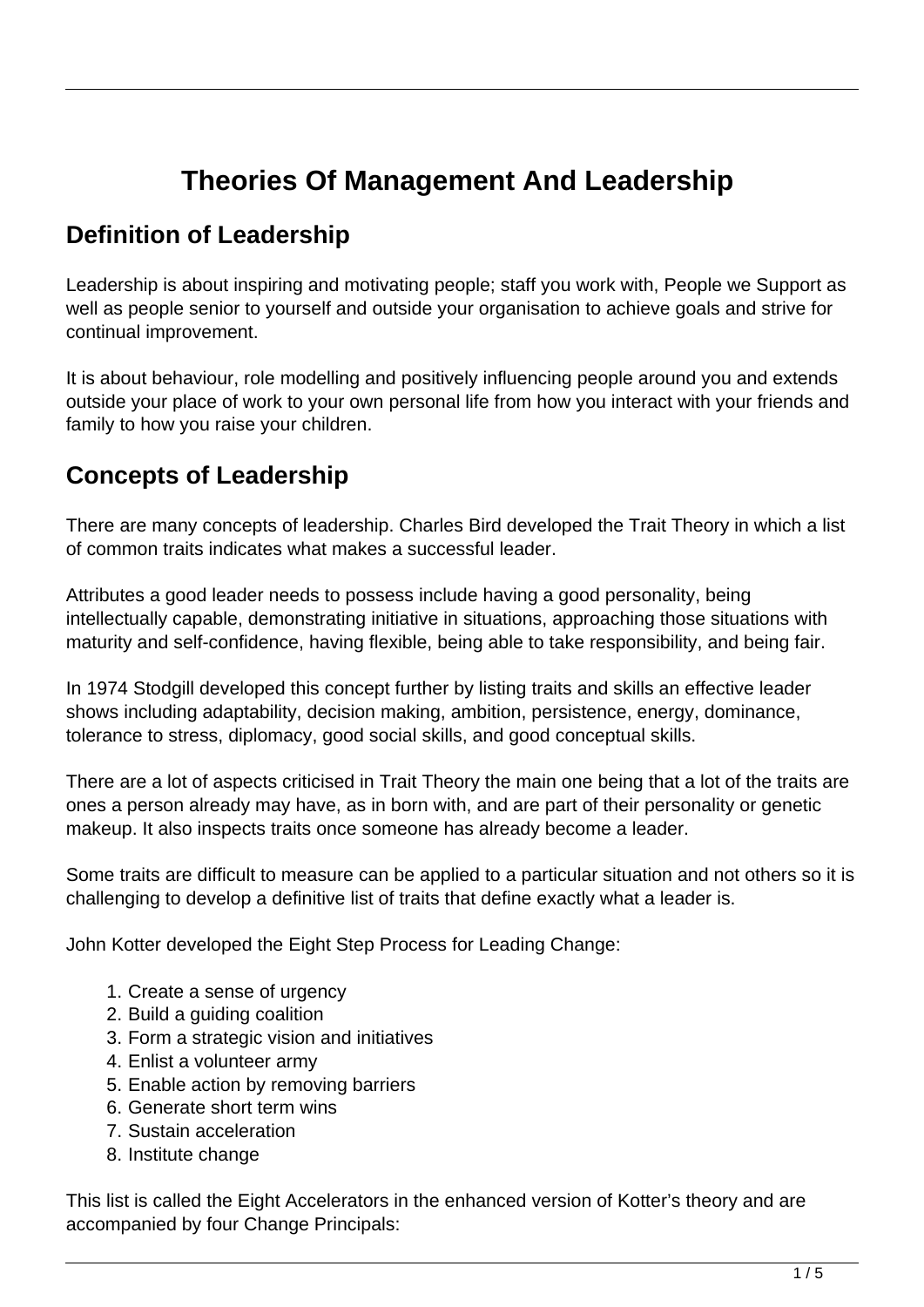- 1. Leadership and management: Capitalise on opportunities by having vision, action, innovation, and celebration
- 2. Head and Heart: Ensure you give your audience the inspiration to buy into your concepts. If staff are able to visualise and relate to the changes you are trying to make the more likely it is that success will follow
- 3. Select Few Diverse Many: Change doesn't happen when a leader tells people what needs to happen and asked them to get on with it. Providing individuals in a team with specific responsibilities will help move things forward and may also uncover more natural leaders in a team.
- 4. Have To Want To: Giving others in a team additional responsibility can support the change process and motivate staff to join the cause.

Rogers and Maslow looked at leadership from the humanistic perspective using psychology and the notion that individuals want to better themselves in their work and by doing so gained a better understanding of themselves in how they interacted with their work and people around them.

Transactional leadership focuses on ensuring the operations of the here and now are maintained and uses discipline and incentive to encourage staff to perform at their best.

Transformational leadership looks part the day-to-day running of service and focuses on the next step of evolution of the service where performance and successes are increased. Goals are developed and communicated to staff with the expectation staff strive to achieve them which encourages personal and professional growth.

In most services within social care situations, both these strategies can be used simultaneously depending on what the situation is and what state of maturity the team is in. There are strengths to both approaches; transactional leaders get the job done quickly and keep staff aligned with the strategy of development. Transformational leadership helps develop services and teams by illustrating a vision of the future and enabling staff to buy into it and work towards common developmental goals.

## **Applying Theoretical Models of Leadership and Management to a Range of Work Settings**

There is never a "one size fits all" scenario within any business including health and social care settings. The ability for a manager to apply different models of leadership to different situations is paramount in order to ensure success in the delivery and continuous development of the service.

For example, when new staff starts to work in a team a manager will need to induct the person into the team using a variety of leadership techniques from the more informative or instructional methods of transactional leadership in order for the new member of staff to understand what is required of them on a day to day perspective in relation to their role.

This would include going through their job description to ensure they fully understood the expectations a manager has of their day to day activities and illustrating how a shift might flow by going through in detail shift plans and other documented processes that need to be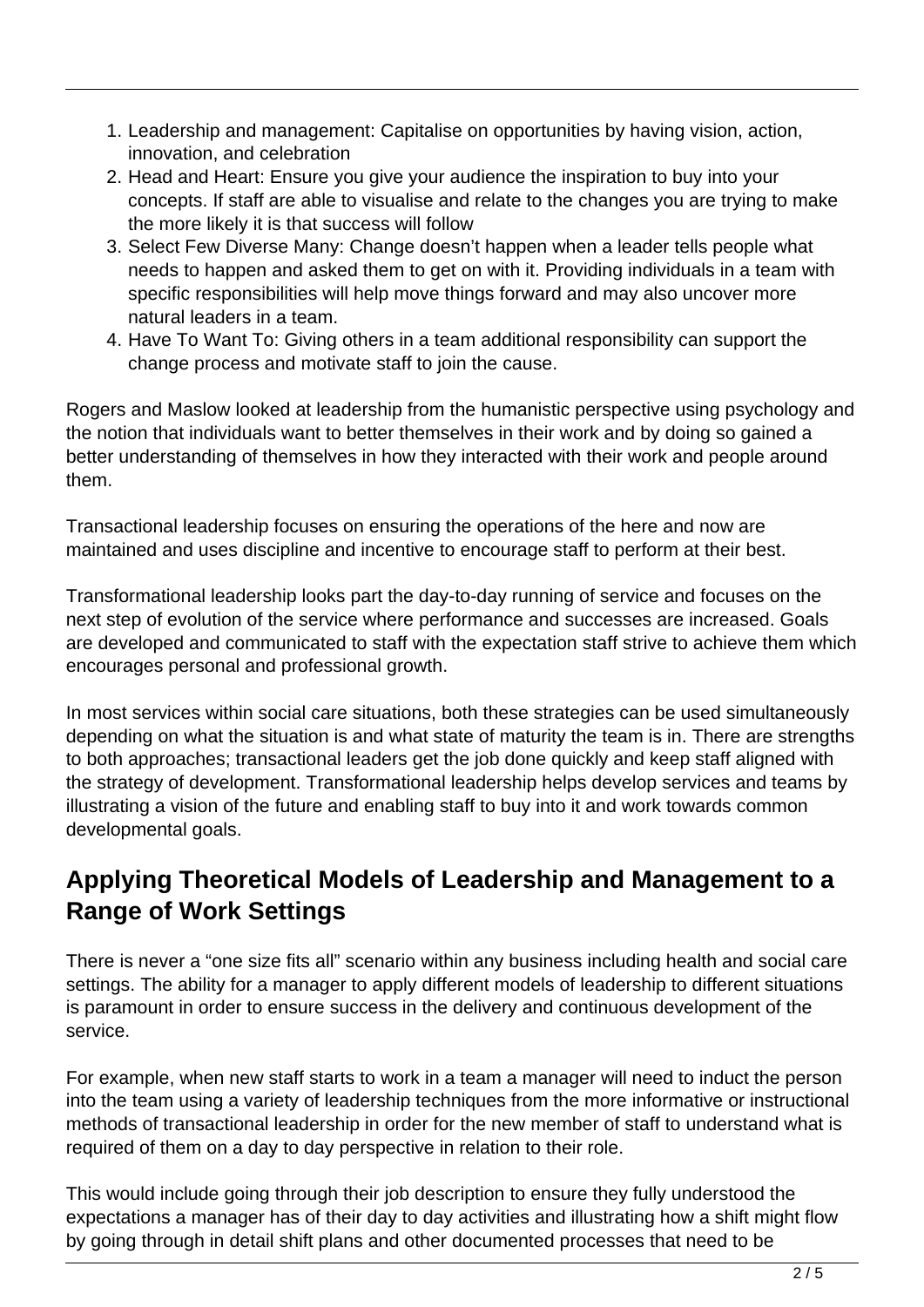developed and followed on a day to day basis.

As well as this there would need to be some transformational leadership included in the induction in order for the new member of staff to understand the direction the service is taking in terms of its development direction. The manager would need to be able to describe this in order for the new member of staff to be able to buy into the concepts and understand how they were going to fit into the pieces of work that were being set up.

The will always be scenarios where mistakes are made. For example, medication administration is a key area of service provision where the management of errors is critical. The way an error is handled is crucial to the future performance of not just the person who made the error but the team as a whole who would need to be informed an error had been made and what the consequences of that error might be.

The situation could be handled from purely a one dimensional "management" perspective where the error is identified, the person supported is checked to make sure they are safe and well despite the error, the error is recorded and the member of staff is made an example of in terms of what not to do when it comes to medication administration.

Another way to handle it and, from my perspective a better way is to work with the member of staff who made the error to find out what happened and analyse why it happened. The process would be the same however the style of leadership in doing so would be one where the situation was handled as a learning experience.

I would use the following notions whilst working with the person and the team:

- Mistakes happen from time to time
- We need to analyse why the mistake happened
- We need to learn from those mistakes
- We need to take that learning to make sure they don't happen again

This would be done to promote a "No Blame" culture that encouraged staff to be open and honest about how they are performing and help contribute to the team growing in confidence, not hide their mistakes and instead have the maturity to hold their hands up and acknowledge an issue and be prepared to learn and move forwards from it as a team.

The management of change in a team is a wide ranging subject in which the quality and style of leadership can have a crucial impact on the team's success. Some of the drivers for change can come from external sources.

For example, when the outcome of the 2010 General election led to the largest squeeze on finances in the public sector experienced in recent memory as austerity cuts to social care budgets led to the closure of many services, and the outsourcing of residential services from the public to the private sector. This in turn led to the need to develop and change the way residential services were run when the focus of the private sector wasn't just about providing needs led support to individuals living in the homes but also about financial efficiency.

The regulator of social care, the Care Quality Commission (CQC) review and adapt the way they inspect services and this can have an impact of the way in which service organise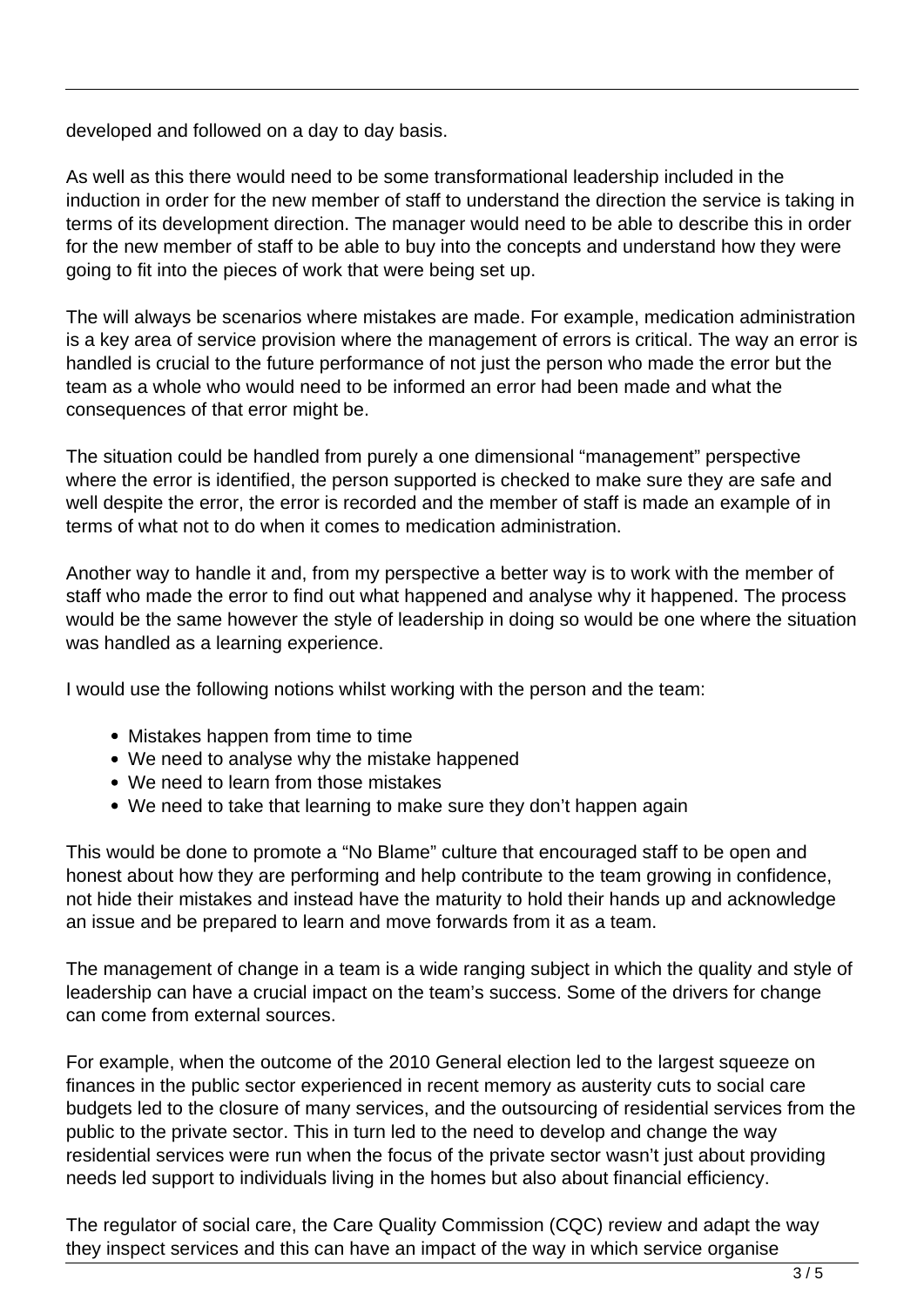themselves and meet the criteria for a successful outcome of their inspection.

There can be changes or additions to the legislative aspect of the governance of social care. The Equality Act 2010 replaced the anti discrimination laws that had previously been in place and encompassed them all into one act that was easier to understand and apply.

The Mental Capacity Act 2005 also changed the way capacity of an individual was assessed and treated with the Deprivation of Liberty Safeguards (DoLS) being a major contributor to the way social care services had to change their approaches to the support and enablement of individuals living in residential services.

Internal factors can also lead to the need for change management and effective leadership. Good practice would dictate the need for teams to self reflect on their own structures and performance through a process of continual review whether that be the management team of that service or through wider means including staff meetings.

Using staff, enabling them to contribute to the changes identified as necessary helps to demonstrate the transformational leadership techniques often needed in the development of a service.

This doesn't need to take place in the more public environment of staff meetings but can also form the basis of 1:1 supervision discussions, induction processes and the development of appraisals where changes to the practice of individuals can be agreed and formalised.

On the transactional leadership level these aspects can include analysis of development needs of the team and the individuals in the team to ensure opportunities for training and development are identified and completed.

Potential Conflicts Between the Application of Management and Leadership Models

Management of services can be viewed as the hands on push to ensure on a day to day basis the aims and objectives of the service are maintained and the bases are covered.

The leadership of services encompasses this but also has the added caveat of inspiring people to move forwards and develop themselves and the service they work in.

Management and leadership do go hand in hand however there can be conflicts between the two. For example, a member of staff who is key to the provision of a specific aspect of service provision may have a high sickness level.

On the one hand, the sickness level needs to be addressed by using management techniques following absence management policies and procedures and the need to inspire the member of staff who may feel beleaguered and suppressed by that process to continue with the development of themselves and their specific service area.

Management and leadership can be at odds with each other and the need for a manager to be able to demonstrate both sets of skills is paramount to ensure both the sickness levels and the development of the service are addressed whilst making sure the member of staff is motivated to address both issues at the same time.